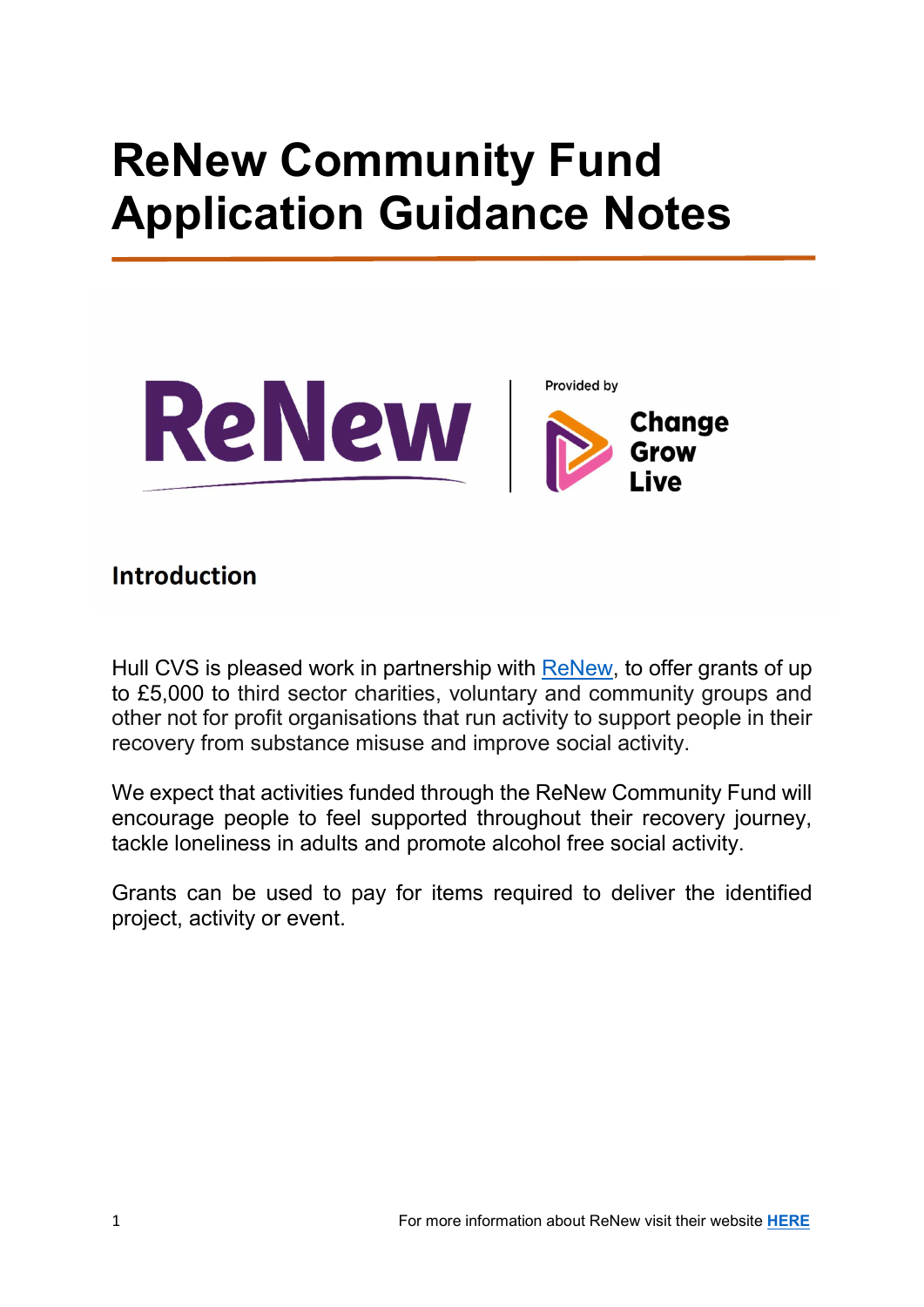#### Who can apply for a grant from the ReNew Community Fund?

Charitable and not for profit voluntary and community and faith groups societies, community associations and clubs can apply for a grant from the ReNew Community Grant.

Faith organisations can apply providing the activities for which they are seeking funding does not promote religion.

#### Who can't apply for a Grant from the ReNew Community Fund?

Organisations and groups that cannot show that their project, activity or event delivers at least one of the following aims: helping people to feel supported throughout their recovery journey, tackling loneliness in adults or promoting alcohol free social activity.

Groups or organisations without constitutions in place (we can help to develop these with organisations and support around wider governance for free as part of the application).

Groups cannot apply for anything that is about promotion of religion.

Groups whose main object is to benefit animals, or that run activities that are war-like or for anything political.

Paid workers making applications on behalf of a group they support. For example; Development Workers cannot apply on behalf of groups they are helping - although they can give support to group to help them apply.

Groups cannot apply for something for an individual.

Individuals cannot apply for something for themselves.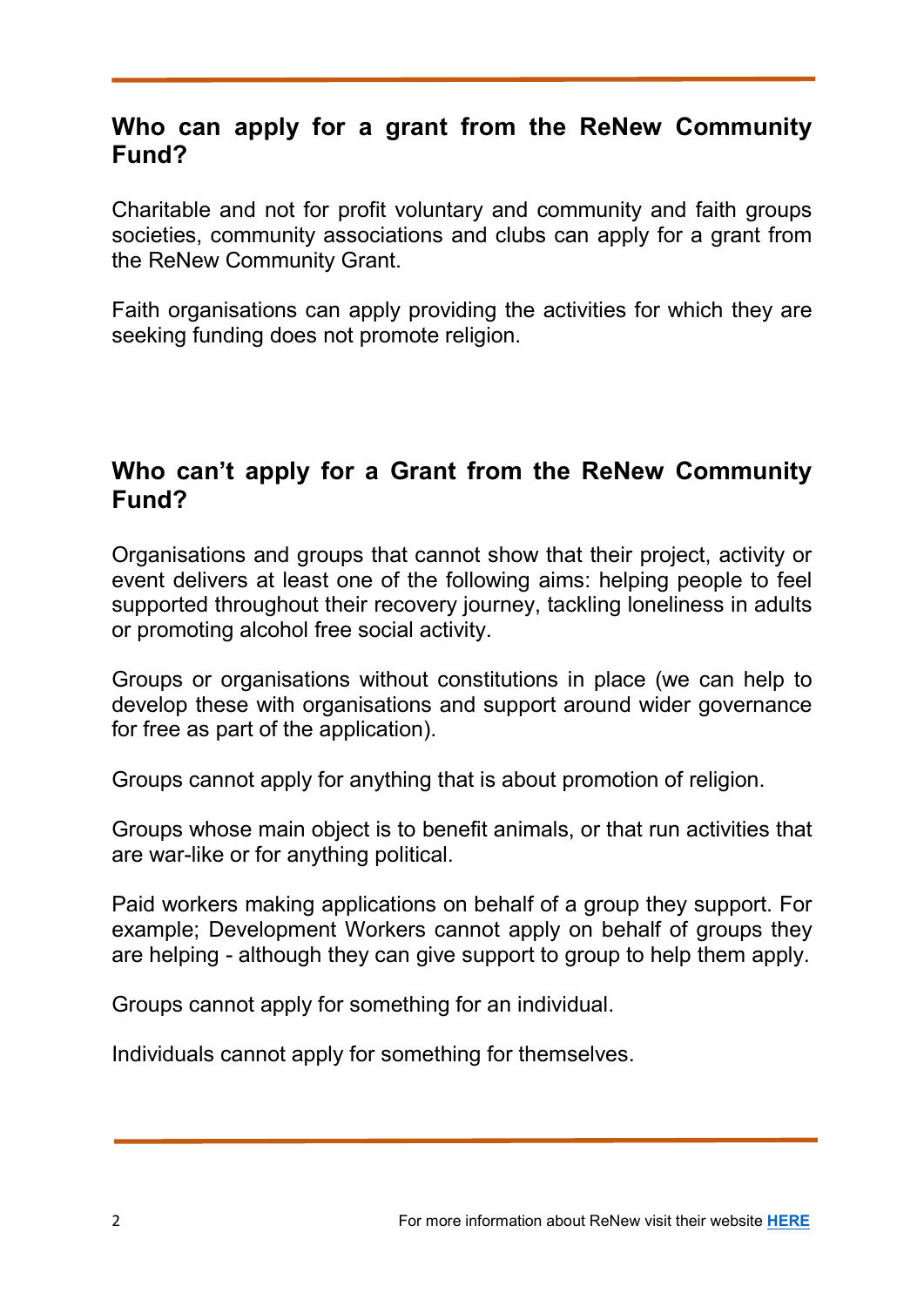#### How much can we ask for?

You can ask for a small grant of up to £1,000 or a large grant of up to £5,000. A maximum of two large grant applications will be available per funding round.

## What can a grant from the ReNew Community Fund pay for?

Both the small and large grants can be used to pay for the things you need to run your project, activity or event.

That might include things like - equipment that your group needs to do its work, an activity or event, routine bills to keep your group running e.g. venue, marketing, contribution to staff costs, paying bus fares or mileage allowance for volunteers, or buying resources to run your project, activity or event.

The large grant can be used towards suitable match funded, but you need to prove you have the additional funding in place and/or agreed prior to the ReNew Community Fund grant being paid.

## Do we need to have a Constitution?

We will need to see a copy of your governing document or a set of rules if your group has them.

We recognise that small self-help groups are often very informal and do not always have a constitution. We also understand that this often means that it can be very difficult to access other grant funding; we are keen to support these types of groups.

If you need help with developing your constitution or set of rules then our Sector Support Team can assist you. To request support email help@sectorconnect.org.uk or call 01482 324474.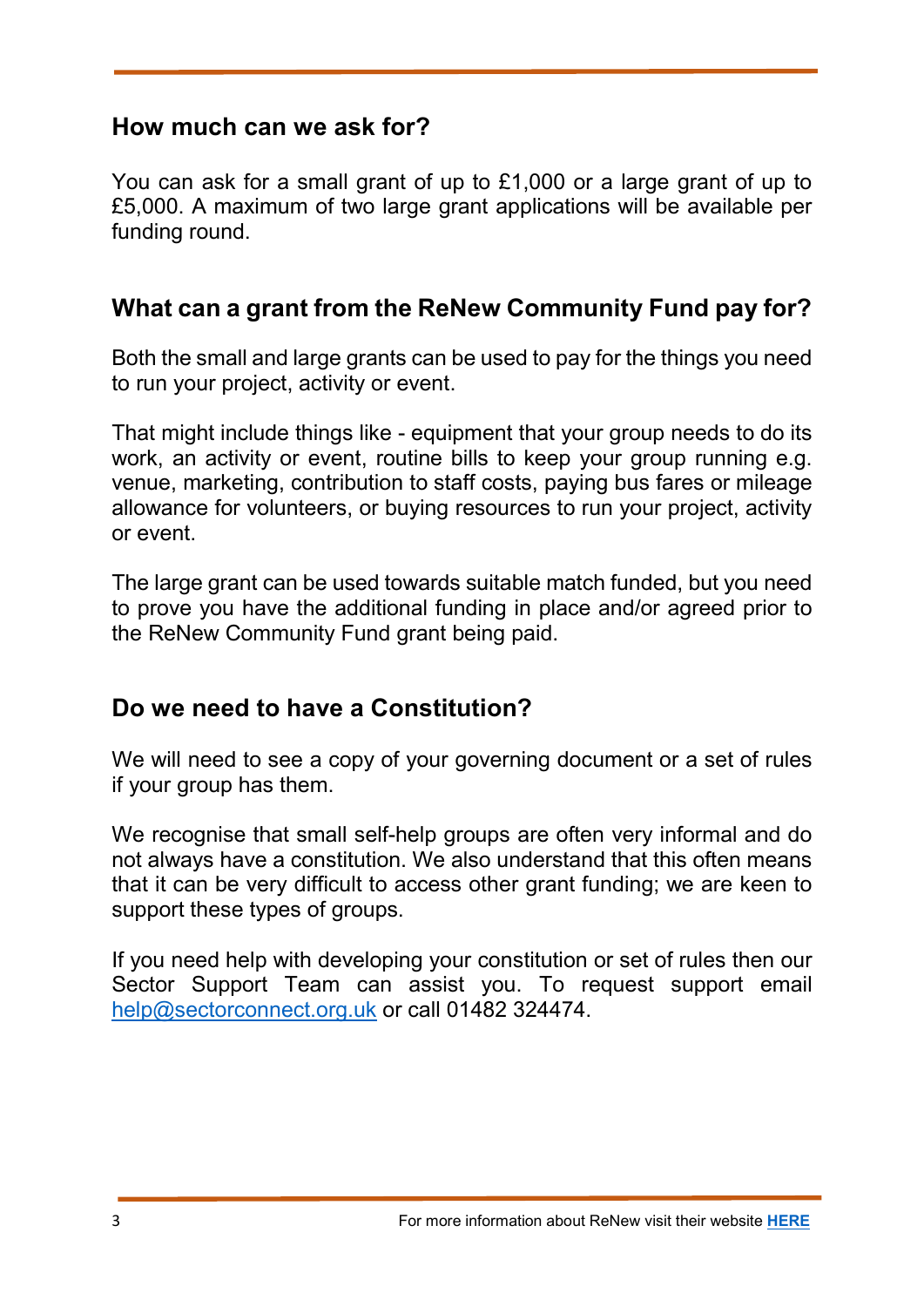## What about a bank account?

Your organisation will need to have a bank account in the name of the group, which requires two signatures on a cheque or to draw money out of the bank. If your group does not have an account of this nature and your application for a grant is successful, we will contact you to discuss the grant payment options.

We will need to see a copy of your group annual accounts, if you have them prepared. If your group needs help preparing annual accounts, Hull CVS can help you with this. You will need them in the future if your group is going to apply for grants from other funders.

If your group does not have annual accounts we may ask to see a copy of a recent bank statement in the name of the group.

## The Application

The fund will have three funding rounds over the next 12 months and a maximum of two large grant applications will be available per funding round.

The deadlines to apply and be considered for a funding round are: Friday 10th June 2022 Friday 7th October 2022 Friday 24<sup>th</sup> February 2023

To apply complete the online Application Form. Once you have completed the form remember to click the submit button at the end of the form. If you are unable to apply on-line contact the Membership Service Team on Enquiries@hull-cvs.co.uk or 01482 324474.

## What happens once you have completed our application?

We will contact you within 5 working days to advise you that we have received your application. Eligible applications are considered by a ReNew Community Grants Panel which is made up of people who work at ReNew and also service users. You will be told the outcome of your application within one week of the panel meeting which will be usually be held two weeks after the application deadline.